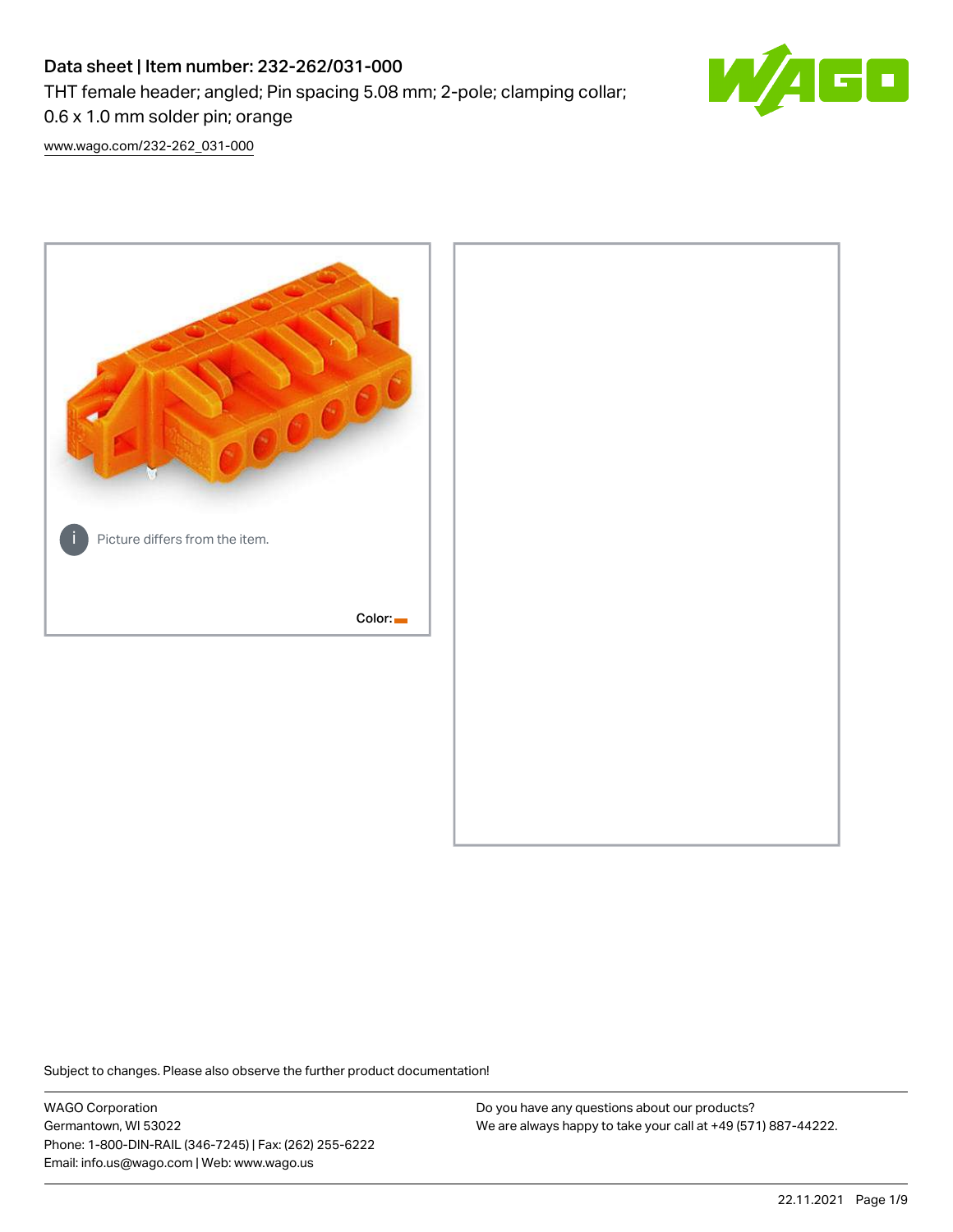

Dimensions in mm

L = pole no. x pin spacing

 $L_1 = L + 3$  mm

 $L_2 = L + 8.8$  mm

 $L_3 = L + 14.8$  mm

2- to 3-pole female connectors – one latch only

### Item description

**Horizontal or vertical PCB mounting via straight or angled solder pins** 

Subject to changes. Please also observe the further product documentation! For board-to-board and board-to-wire connections

WAGO Corporation Germantown, WI 53022 Phone: 1-800-DIN-RAIL (346-7245) | Fax: (262) 255-6222 Email: info.us@wago.com | Web: www.wago.us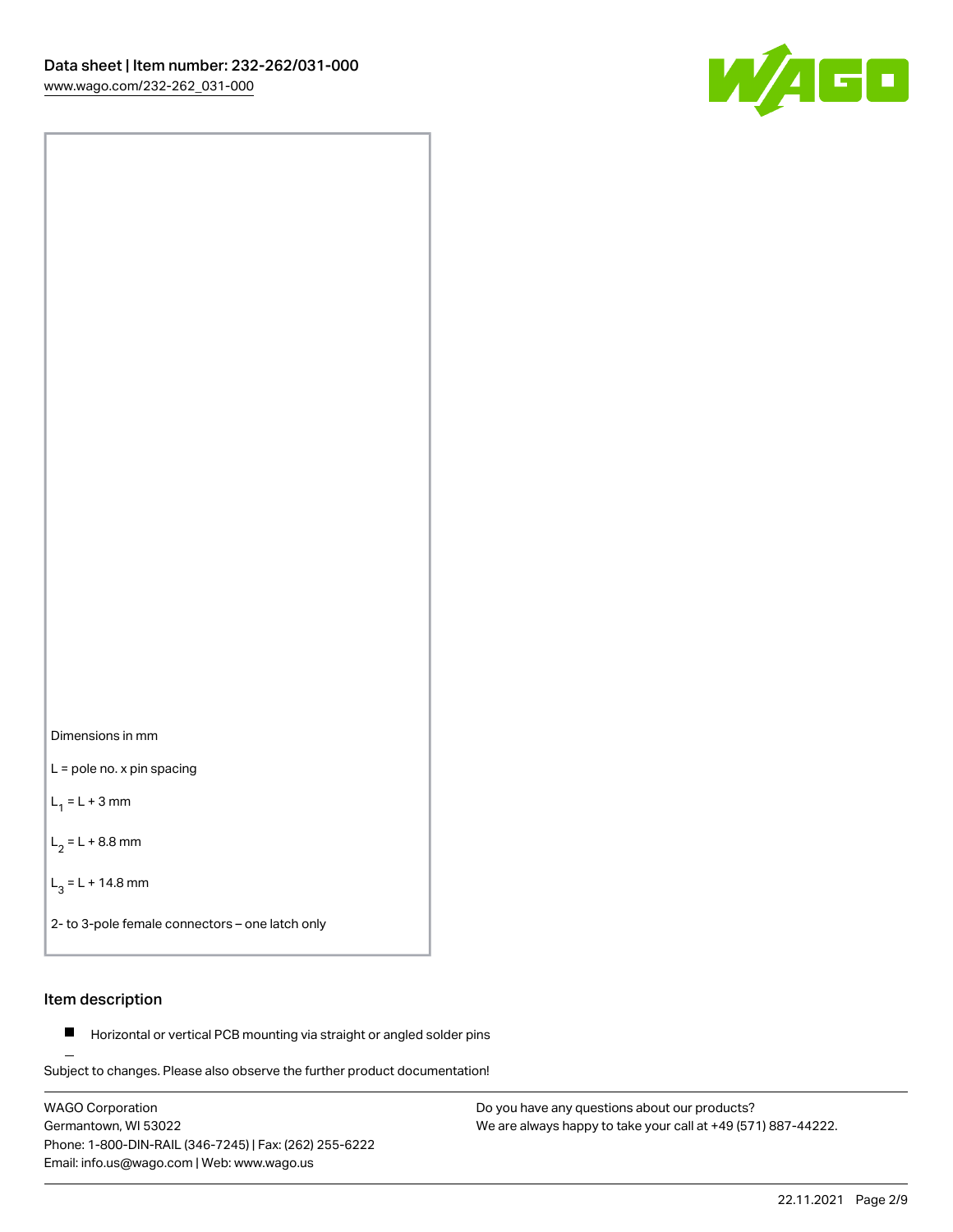

- For board-to-board and board-to-wire connections
- $\blacksquare$ Touch-proof PCB outputs
- $\blacksquare$ Easy-to-identify PCB inputs and outputs
- $\blacksquare$ With coding fingers

### Data **Notes**

| Safety information 1 | The <i>MCS – MULTI CONNECTION SYSTEM</i> includes connectors<br>without breaking capacity in accordance with DIN EN 61984. When<br>used as intended, these connectors must not be connected<br>/disconnected when live or under load. The circuit design should<br>ensure header pins, which can be touched, are not live when<br>unmated. |
|----------------------|--------------------------------------------------------------------------------------------------------------------------------------------------------------------------------------------------------------------------------------------------------------------------------------------------------------------------------------------|
| Variants:            | Other pole numbers<br>3.8 mm pin projection for male headers with straight solder pins<br>Gold-plated or partially gold-plated contact surfaces<br>Other versions (or variants) can be requested from WAGO Sales or<br>configured at https://configurator.wago.com/                                                                        |

## Electrical data

### IEC Approvals

| Ratings per                 | IEC/EN 60664-1                                                        |
|-----------------------------|-----------------------------------------------------------------------|
| Rated voltage (III / 3)     | 320 V                                                                 |
| Rated surge voltage (III/3) | 4 <sub>k</sub> V                                                      |
| Rated voltage (III/2)       | 320 V                                                                 |
| Rated surge voltage (III/2) | 4 <sub>k</sub> V                                                      |
| Nominal voltage (II/2)      | 630 V                                                                 |
| Rated surge voltage (II/2)  | 4 <sub>k</sub> V                                                      |
| Rated current               | 12A                                                                   |
| Legend (ratings)            | $(III / 2)$ $\triangle$ Overvoltage category III / Pollution degree 2 |

### UL Approvals

| Approvals per                  | UL 1059 |
|--------------------------------|---------|
| Rated voltage UL (Use Group B) | 300 V   |
| Rated current UL (Use Group B) | 15 A    |
| Rated voltage UL (Use Group D) | 300 V   |
| Rated current UL (Use Group D) | 10 A    |

Subject to changes. Please also observe the further product documentation!

| <b>WAGO Corporation</b>                                | Do you have any questions about our products?                 |
|--------------------------------------------------------|---------------------------------------------------------------|
| Germantown, WI 53022                                   | We are always happy to take your call at +49 (571) 887-44222. |
| Phone: 1-800-DIN-RAIL (346-7245)   Fax: (262) 255-6222 |                                                               |
| Email: info.us@wago.com   Web: www.wago.us             |                                                               |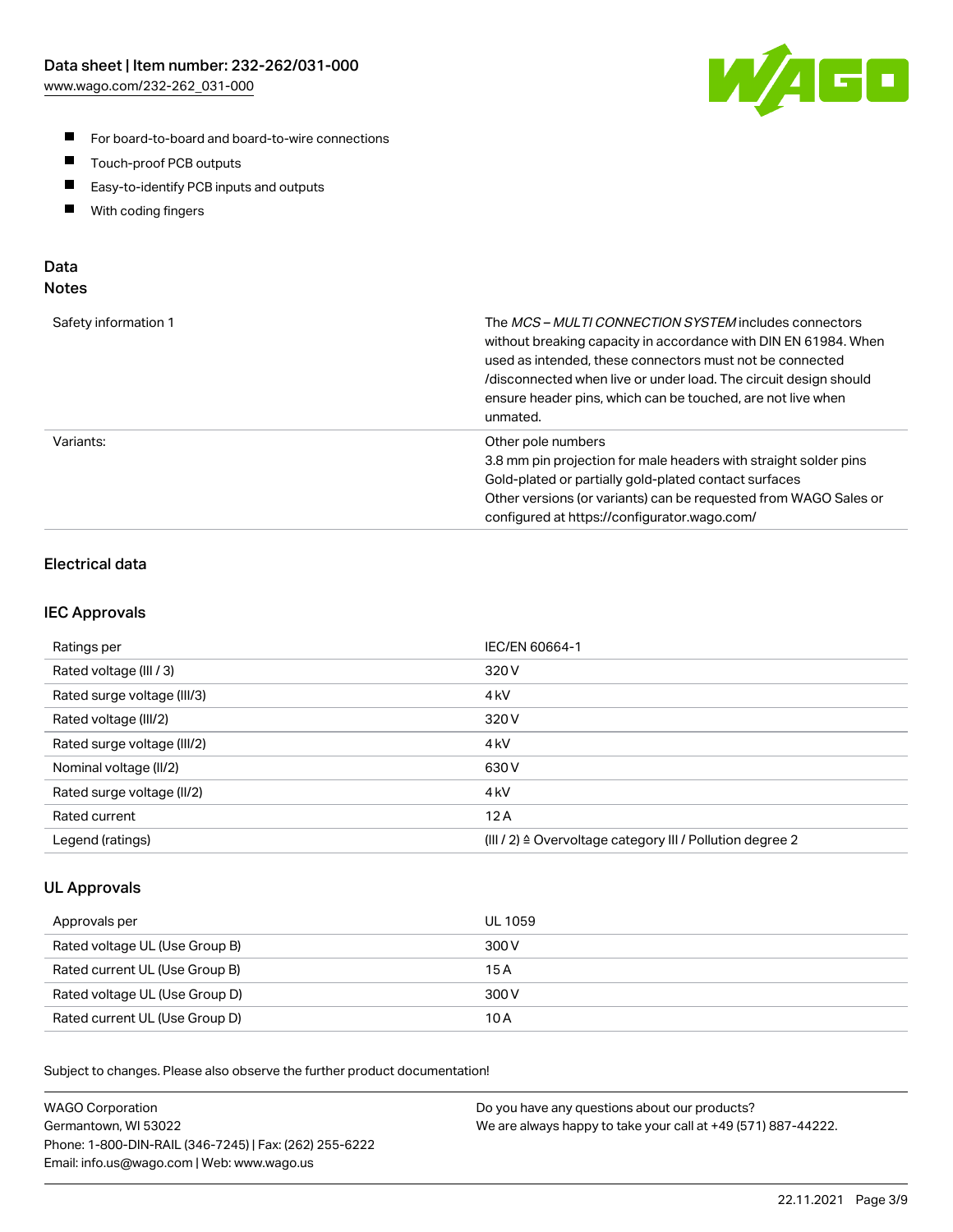

### Ratings per UL

| Rated voltage UL 1977 | 600 \<br>.   |
|-----------------------|--------------|
| Rated current UL 1977 | . . <i>.</i> |

### CSA Approvals

| Approvals per                   | CSA   |
|---------------------------------|-------|
| Rated voltage CSA (Use Group B) | 300 V |
| Rated current CSA (Use Group B) | 15 A  |
| Rated voltage CSA (Use Group D) | 300 V |
| Rated current CSA (Use Group D) | 10 A  |

### Connection data

| Total number of potentials |  |
|----------------------------|--|
| Number of connection types |  |
| Number of levels           |  |

### Connection 1

| Number of poles |  |
|-----------------|--|
|                 |  |

# Physical data

| Pin spacing                          | 5.08 mm / 0.2 inch    |
|--------------------------------------|-----------------------|
| Width                                | 24.96 mm / 0.983 inch |
| Height                               | 16.6 mm / 0.654 inch  |
| Height from the surface              | 11.6 mm / 0.457 inch  |
| Depth                                | 18.25 mm / 0.719 inch |
| Solder pin length                    | 5 <sub>mm</sub>       |
| Solder pin dimensions                | $0.6 \times 1$ mm     |
| Drilled hole diameter with tolerance | $1.3$ $(+0.1)$ mm     |

# Mechanical data

| Mounting type | Mounting flange                         |
|---------------|-----------------------------------------|
| Mounting type | Feed-through mounting<br>Panel mounting |

Subject to changes. Please also observe the further product documentation!

| <b>WAGO Corporation</b>                                | Do you have any questions about our products?                 |
|--------------------------------------------------------|---------------------------------------------------------------|
| Germantown, WI 53022                                   | We are always happy to take your call at +49 (571) 887-44222. |
| Phone: 1-800-DIN-RAIL (346-7245)   Fax: (262) 255-6222 |                                                               |
| Email: info.us@wago.com   Web: www.wago.us             |                                                               |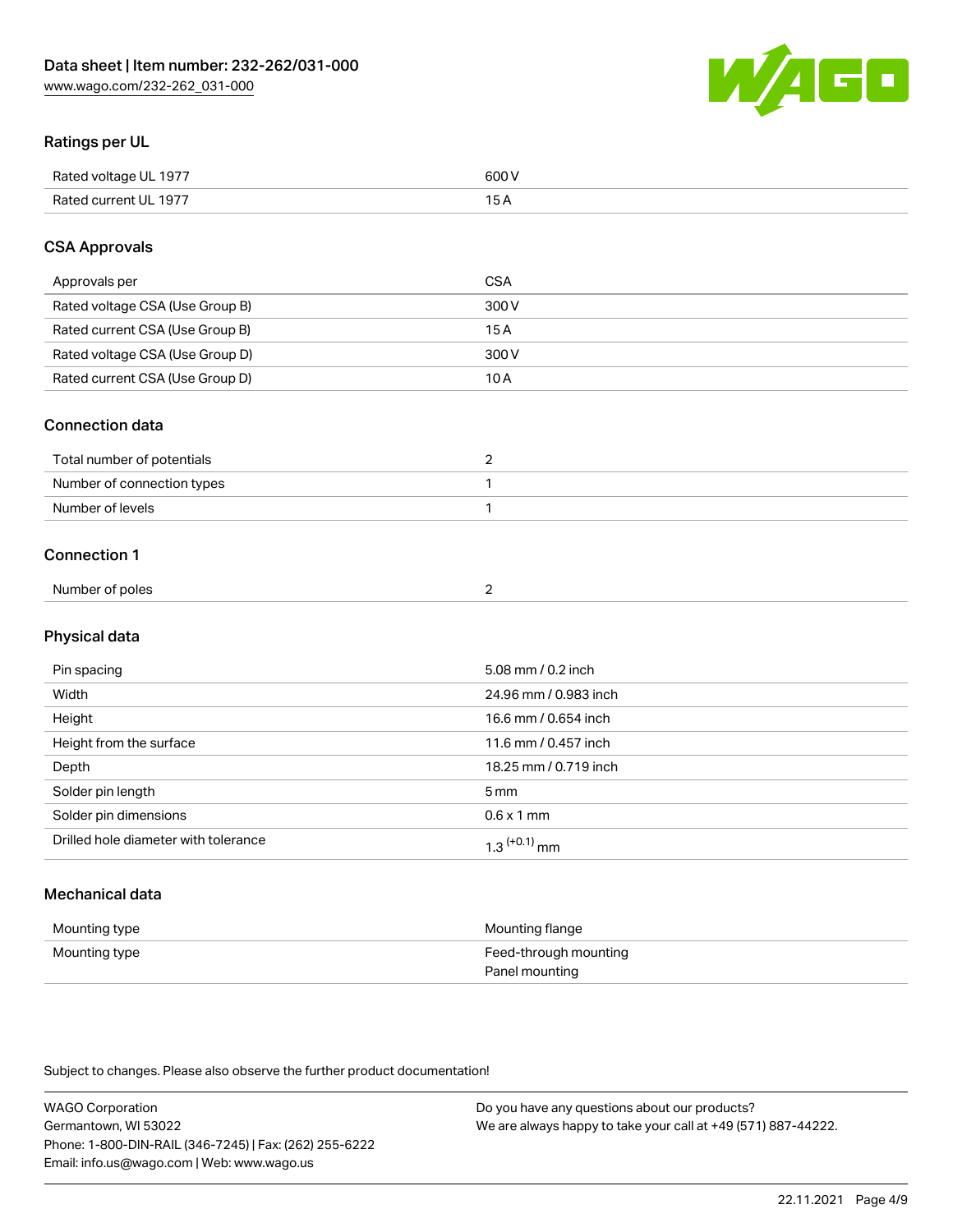

### Plug-in connection

| Contact type (pluggable connector) | Female header |
|------------------------------------|---------------|
| Connector (connection type)        | for PCB       |
| Mismating protection               | No            |
| Mating direction to the PCB        | 0°            |
| Locking of plug-in connection      | Without       |

### PCB contact

| <b>PCB Contact</b>                  | THT                                        |
|-------------------------------------|--------------------------------------------|
| Solder pin arrangement              | over the entire female connector (in-line) |
| Number of solder pins per potential |                                            |

#### Material data

| Color                       | orange           |
|-----------------------------|------------------|
| Material group              |                  |
| Insulation material         | Polyamide (PA66) |
| Flammability class per UL94 | V <sub>0</sub>   |
| Contact material            | Copper alloy     |
| Contact plating             | tin-plated       |
| Fire load                   | $0.05$ MJ        |
| Weight                      | 2.6g             |

### Environmental requirements

| Limit temperature range | $-60+85 °C$ |
|-------------------------|-------------|
|-------------------------|-------------|

### Commercial data

| Product Group         | 3 (Multi Conn. System) |
|-----------------------|------------------------|
| PU (SPU)              | 100 Stück              |
| Packaging type        | box                    |
| Country of origin     | DE                     |
| <b>GTIN</b>           | 4044918625173          |
| Customs tariff number | 8536694040             |

# Approvals / Certificates

#### Ship Approvals

Subject to changes. Please also observe the further product documentation!

| <b>WAGO Corporation</b>                                | Do you have any questions about our products?                 |
|--------------------------------------------------------|---------------------------------------------------------------|
| Germantown, WI 53022                                   | We are always happy to take your call at +49 (571) 887-44222. |
| Phone: 1-800-DIN-RAIL (346-7245)   Fax: (262) 255-6222 |                                                               |
| Email: info.us@wago.com   Web: www.wago.us             |                                                               |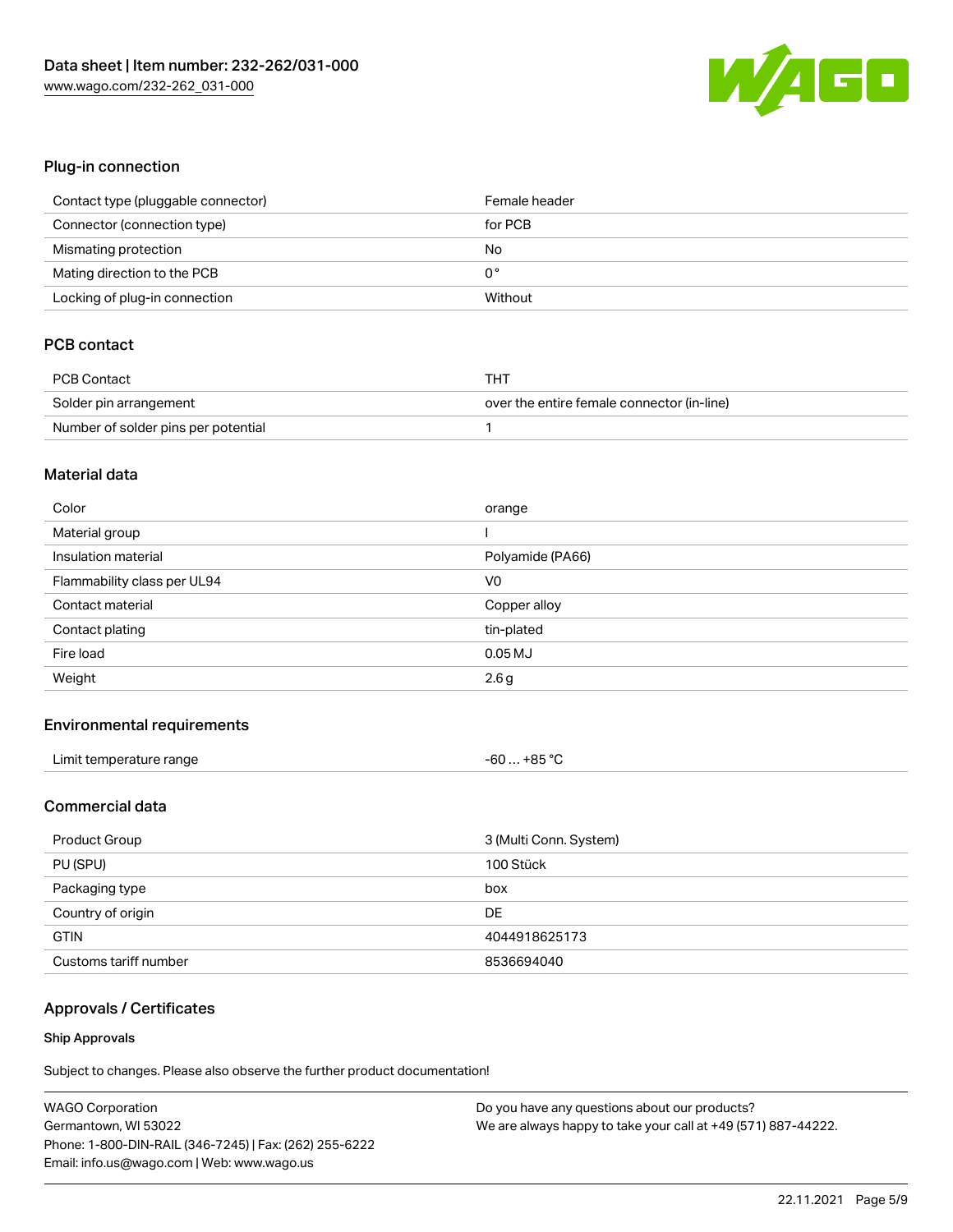

[www.wago.com/232-262\\_031-000](http://www.wago.com/232-262_031-000)

| Logo                     | Approval                                    | <b>Additional Approval Text</b> | Certificate<br>name                 |
|--------------------------|---------------------------------------------|---------------------------------|-------------------------------------|
| ABS                      | <b>ABS</b><br>American Bureau of Shipping   | $\overline{\phantom{a}}$        | $19 -$<br>HG15869876-<br><b>PDA</b> |
| <b>BUREAU</b><br>Veritas | BV<br>Bureau Veritas S.A.                   | <b>IEC 60998</b>                | 11915/D0 BV                         |
| <b>UL-Approvals</b>      |                                             |                                 |                                     |
| Logo                     | Approval                                    | <b>Additional Approval Text</b> | Certificate<br>name                 |
|                          | UL<br>UL International Germany GmbH         | <b>UL 1977</b>                  | E45171                              |
|                          | <b>UR</b><br>Underwriters Laboratories Inc. | <b>UL 1059</b>                  | E45172                              |
| Counterpart              |                                             |                                 |                                     |



Item no.231-632 nem 10.251-002<br>Male connector; 2-pole; Pin spacing 5.08 mm ; orange [www.wago.com/231-632](https://www.wago.com/231-632)

### Optional accessories

#### Testing accessories

Testing accessories



Item no.: 210-136 Test plug; 2 no-130<br>Test plug; 2 mm Ø; with 500 mm cable [www.wago.com/210-136](http://www.wago.com/210-136)

**Mounting** 

Item no.: 231-661

Test plugs for female connectors; for 5 mm and 5.08 mm pin spacing; 2,50 mm²; light gray [www.wago.com/231-661](http://www.wago.com/231-661)

Mounting accessories

Item no.: 231-194

Self-tapping screw; B 2.2x13, fixing hole 1.8 mm Ø [www.wago.com/231-194](http://www.wago.com/231-194)

Subject to changes. Please also observe the further product documentation!

WAGO Corporation Germantown, WI 53022 Phone: 1-800-DIN-RAIL (346-7245) | Fax: (262) 255-6222 Email: info.us@wago.com | Web: www.wago.us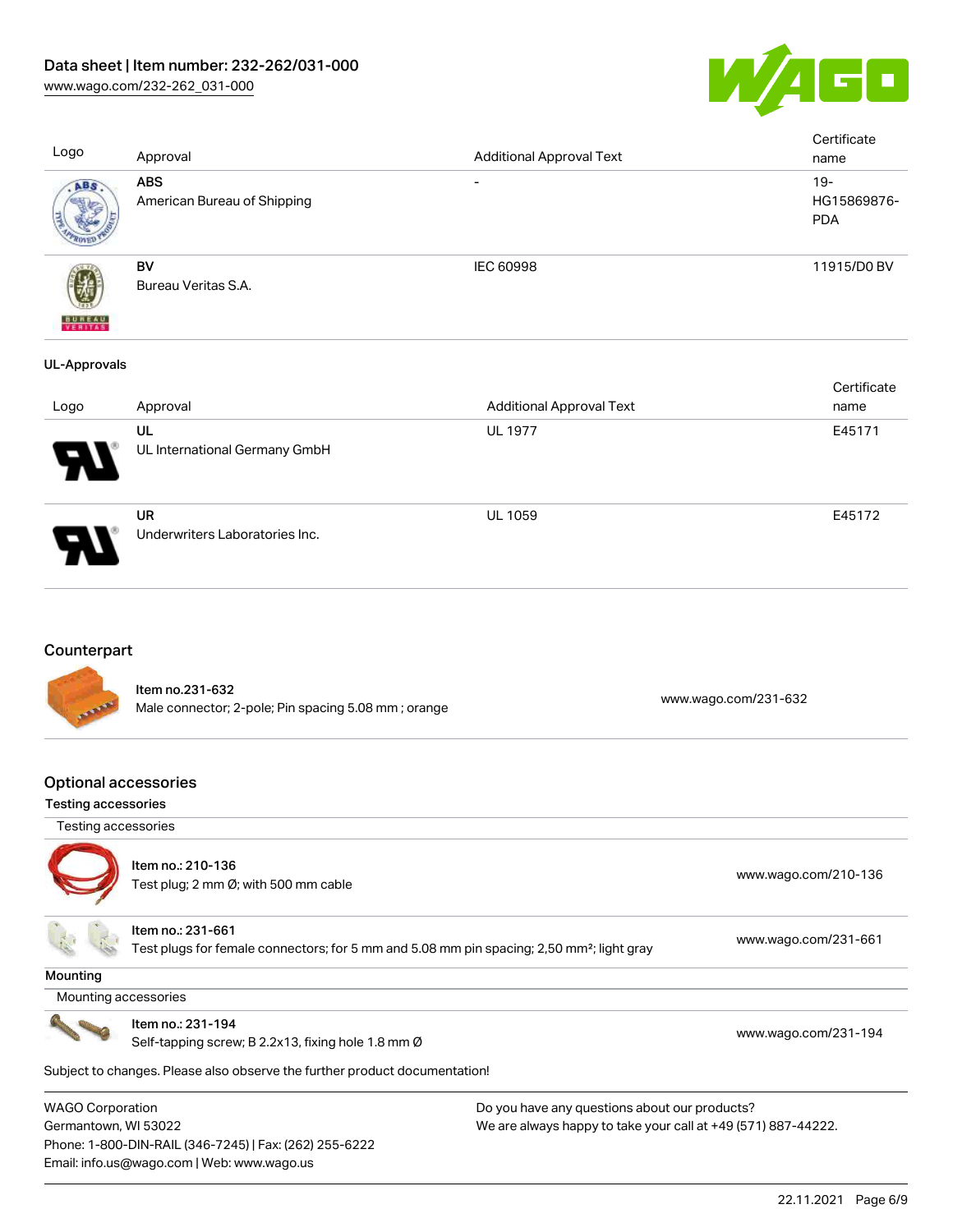

|                                   | Item no.: 231-195<br>Screw with nut; M2x12; for fixing element                                                                                                         |            |               | www.wago.com/231-195 |  |  |
|-----------------------------------|------------------------------------------------------------------------------------------------------------------------------------------------------------------------|------------|---------------|----------------------|--|--|
|                                   | Item no.: 231-295<br>Screw with nut                                                                                                                                    |            |               | www.wago.com/231-295 |  |  |
| <b>Downloads</b><br>Documentation |                                                                                                                                                                        |            |               |                      |  |  |
| <b>Additional Information</b>     |                                                                                                                                                                        |            |               |                      |  |  |
| Technical explanations            |                                                                                                                                                                        | 2019 Apr 3 | pdf<br>2.0 MB | Download             |  |  |
| <b>CAD files</b>                  |                                                                                                                                                                        |            |               |                      |  |  |
| <b>CAE</b> data                   |                                                                                                                                                                        |            |               |                      |  |  |
|                                   | EPLAN Data Portal 232-262/031-000                                                                                                                                      |            | URL           | Download             |  |  |
|                                   | EPLAN Data Portal 232-262/031-000                                                                                                                                      |            | <b>URL</b>    | Download             |  |  |
|                                   | ZUKEN Portal 232-262/031-000                                                                                                                                           |            | <b>URL</b>    | Download             |  |  |
| <b>PCB Design</b>                 |                                                                                                                                                                        |            |               |                      |  |  |
|                                   | Symbol and Footprint 232-262/031-000                                                                                                                                   |            | <b>URL</b>    | Download             |  |  |
|                                   | CAx data for your PCB design, consisting of "schematic symbols and PCB footprints",<br>allow easy integration of the WAGO component into your development environment. |            |               |                      |  |  |
| Supported formats:                |                                                                                                                                                                        |            |               |                      |  |  |
| П                                 | Accel EDA 14 & 15                                                                                                                                                      |            |               |                      |  |  |
|                                   | Altium 6 to current version                                                                                                                                            |            |               |                      |  |  |
| щ                                 | Cadence Allegro                                                                                                                                                        |            |               |                      |  |  |
| Ш                                 | DesignSpark                                                                                                                                                            |            |               |                      |  |  |
| ш                                 | Eagle Libraries                                                                                                                                                        |            |               |                      |  |  |
| KiCad                             |                                                                                                                                                                        |            |               |                      |  |  |
| П                                 | <b>Mentor Graphics BoardStation</b>                                                                                                                                    |            |               |                      |  |  |
| ш                                 | Mentor Graphics Design Architect                                                                                                                                       |            |               |                      |  |  |
|                                   | Mentor Graphics Design Expedition 99 and 2000                                                                                                                          |            |               |                      |  |  |
| ш                                 | OrCAD 9.X PCB and Capture                                                                                                                                              |            |               |                      |  |  |
| ш                                 | PADS PowerPCB 3, 3.5, 4.X, and 5.X                                                                                                                                     |            |               |                      |  |  |
|                                   | Subject to changes. Please also observe the further product documentation!                                                                                             |            |               |                      |  |  |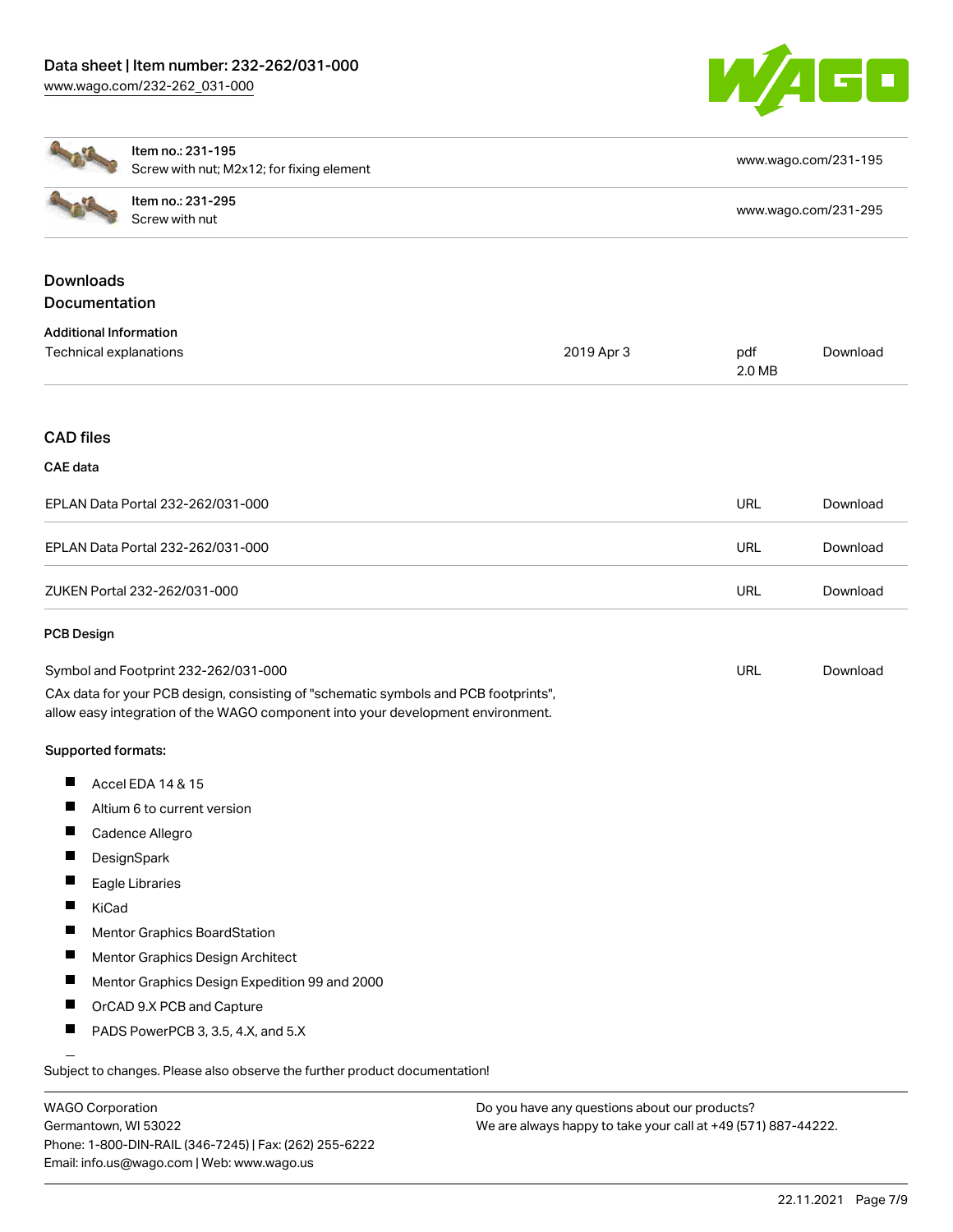

- **PADS PowerPCB and PowerLogic 3.0**
- $\blacksquare$ PCAD 2000, 2001, 2002, 2004, and 2006
- $\blacksquare$ Pulsonix 8.5 or newer
- $\blacksquare$ STL
- П 3D STEP
- $\blacksquare$ TARGET 3001!
- $\blacksquare$ View Logic ViewDraw
- $\blacksquare$ Quadcept
- $\blacksquare$ Zuken CadStar 3 and 4
- $\blacksquare$ Zuken CR-5000 and CR-8000

PCB Component Libraries (EDA), PCB CAD Library Ultra Librarian

#### CAD data

| 2D/3D Models 232-262/031-000                                                                                | <b>URL</b> | Download |
|-------------------------------------------------------------------------------------------------------------|------------|----------|
|                                                                                                             |            |          |
| <b>Environmental Product Compliance</b>                                                                     |            |          |
| <b>Compliance Search</b>                                                                                    |            |          |
| Environmental Product Compliance 232-262/031-000                                                            | URL        | Download |
| THT female header; angled; Pin spacing 5.08 mm; 2-pole; clamping collar; 0.6 x 1.0<br>mm solder pin; orange |            |          |

#### Installation Notes

Application

Subject to changes. Please also observe the further product documentation!

WAGO Corporation Germantown, WI 53022 Phone: 1-800-DIN-RAIL (346-7245) | Fax: (262) 255-6222 Email: info.us@wago.com | Web: www.wago.us